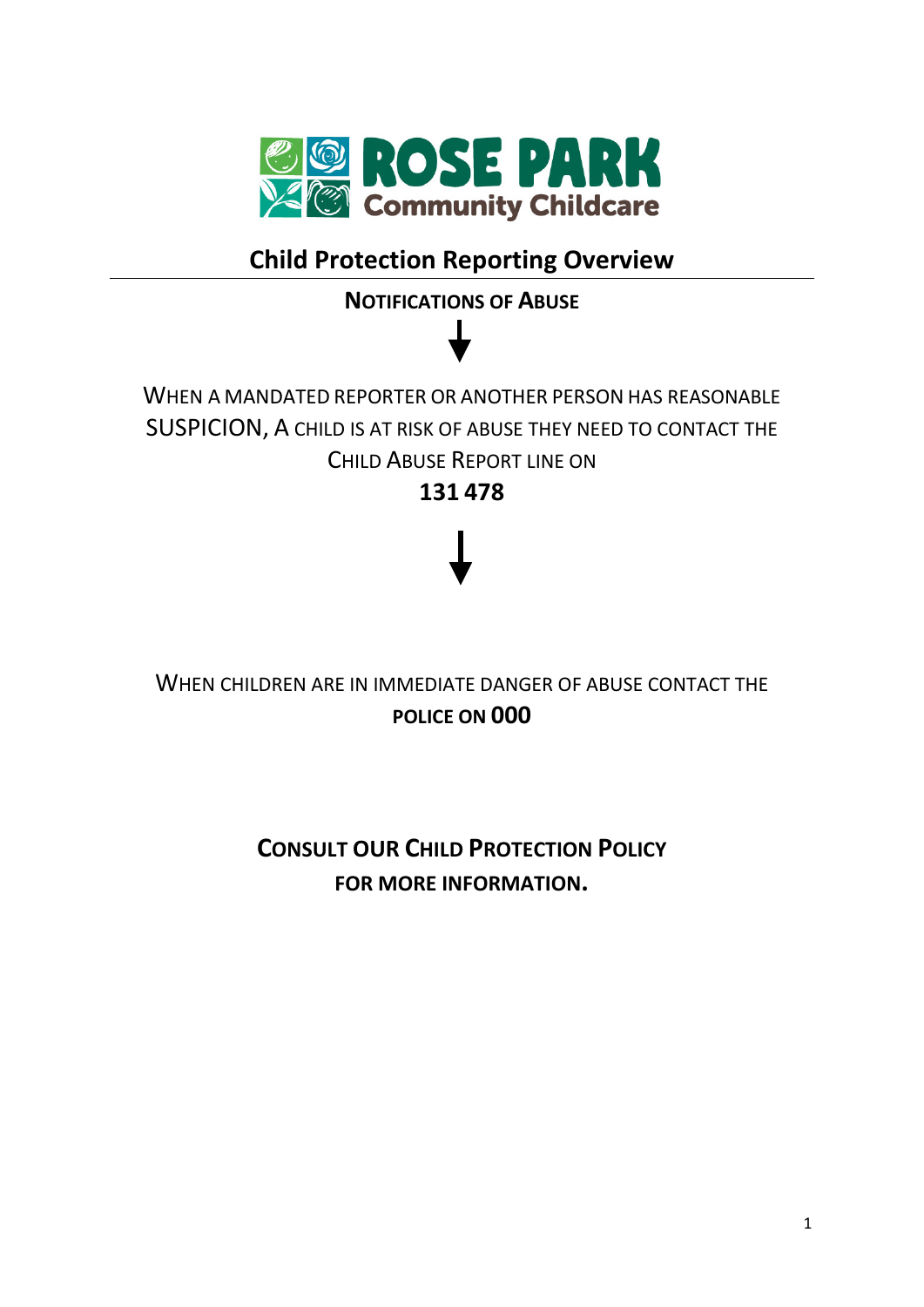# **Child Protection Policy**

### **Aim**

All educators and staff at our service take seriously their responsibility to protect children from any type of abuse and are aware of their roles and responsibilities regarding child protection. While we understand there are legislative obligations we must follow, we believe it is also our responsibility as educators to ensure the safety and wellbeing of all children, and to provide the children at our service with the opportunity to develop to their full potential free from any form of harm and abuse. We will implement a child protection risk management strategy to ensure the safety of children is paramount and the service will always act quickly in the best interests of a child.

# **Implementation**

The Nominated Supervisor, educators, staff members and volunteers will implement a Child Protection Risk Management Strategy to ensure the health, wellbeing and safety of all children at the service.

### **Child Protection Risk Management Strategy**

#### **1. Code of Conduct**

The service upholds a Code of Conduct in relation to employers, educators, volunteers, students, families and children to ensure the safety and wellbeing of children

- **2. Recruitment, Selection and Training Procedures include child protection principles.** The Nominated Supervisor is responsible for developing recruitment and professional development procedures that ensure all people working at the service do not pose a risk to children and understand how to respond to disclosures or suspicions of harm and abuse.
- **3. Procedures for Reporting and Documenting Abuse or Neglect**
- **4. Procedures for Managing Breaches**
- **5. Risk Management for High Risk Activity**
- **6. Information for Families**

## **3. Procedures for Reporting and Documenting Abuse or Neglect**

#### **What is abuse and neglect?**

Under the *Children's Protection Act 1993* abuse and neglect means:

- sexual abuse of the child or
- physical or emotional abuse of the child, or neglect of the child, to the extent that:
	- the child has suffered, or is likely to suffer, physical or psychological injury detrimental to the child's wellbeing; or
	- the child's physical or psychological development is in jeopardy,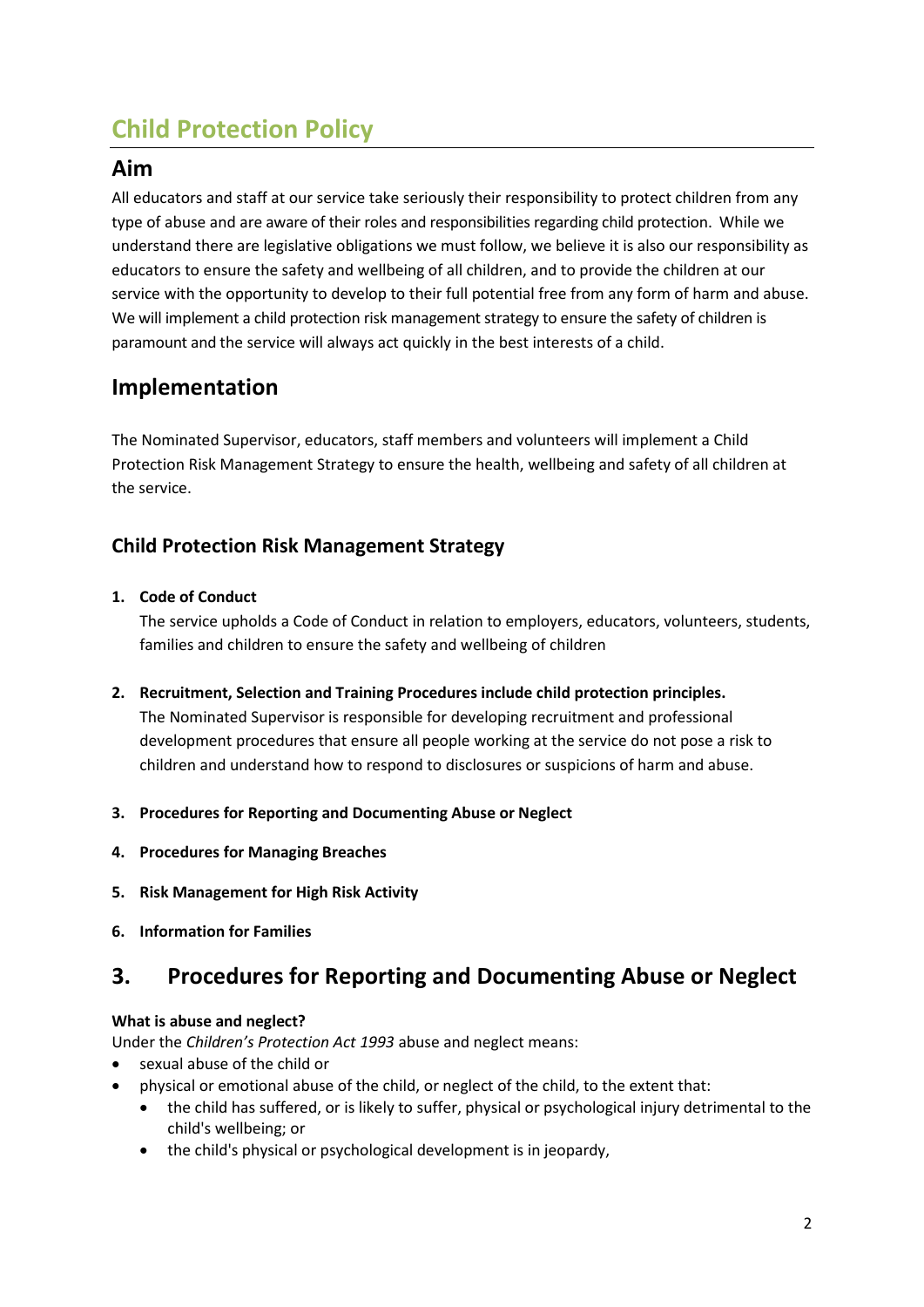A child is at risk of abuse and neglect if:

- there is a significant risk that the child will suffer serious harm to their physical, psychological or emotional wellbeing
- the child has been, or is being, abused or neglected
- the child lives with a person who has threatened to kill or injure them and there is a reasonable likelihood of the threat being carried out, or the person has killed, abused or neglected some other child and there is a reasonable likelihood they will do this again
- the child's guardians are unable to care for and protect them, or are unable to exercise adequate supervision and control over the child
- the child should be at school but has been persistently absent without satisfactory explanation
- the child is under 15 years has no fixed address.

Under the Act, educators, staff members and volunteers are mandatory reporters and must report abuse and neglect if they have a reasonable belief (objective basis) that a child is, is at risk of or has been harmed based on:

- First hand observation of the child or family
- What the child, parent or other person has disclosed
- What can reasonably be inferred based on observation, professional training and/ or experience.

The reporter is not required to prove that abuse has occurred.

#### **Responsibilities**

#### **The Nominated Supervisor, educators, staff members and volunteers must:**

- be able to recognise indicators of abuse (see indicators below).
- take anything a child says seriously and follow up their concerns.
- allow children to be part of decision-making processes where appropriate.
- understand they must report to Department of Child Protection on **131 478** (available 24 hours/7 days a week)) if they believe on reasonable grounds a child has, is or is likely to suffer abuse and neglect. Educators, staff members and volunteers should make the report with the assistance or support of the Nominated Supervisor. If the Nominated Supervisor does not follow through and make the report, staff and volunteers will make the report. Some matters can now be reported on-line. Under the legislation a report must be accompanied by a statement of the observations, information and opinions on which the suspicion is based.
- contact the police on 000 if there is an immediate danger to a child and intervene immediately if it is safe to do so.
- connect families with referral agencies where concerns of abuse or neglect do not require reports to Department of Child Protection. Under the legislation, a person does not necessarily exhaust their duty of care to a child by notifying Department of Child Protection. Supporting a family where children are at risk is also important. A list of agencies that can help families is on the Department of Education and Child Development's website. Family consent will be sought before making referrals.
- promote the welfare, safety and wellbeing of children at the service.
- prepare accurate records to assist investigations of abuse or suspected abuse by Department of Child Protection or the Police or dealings with referral agencies. Accurate records record exactly what happened, was thought to have happened or potentially could happen.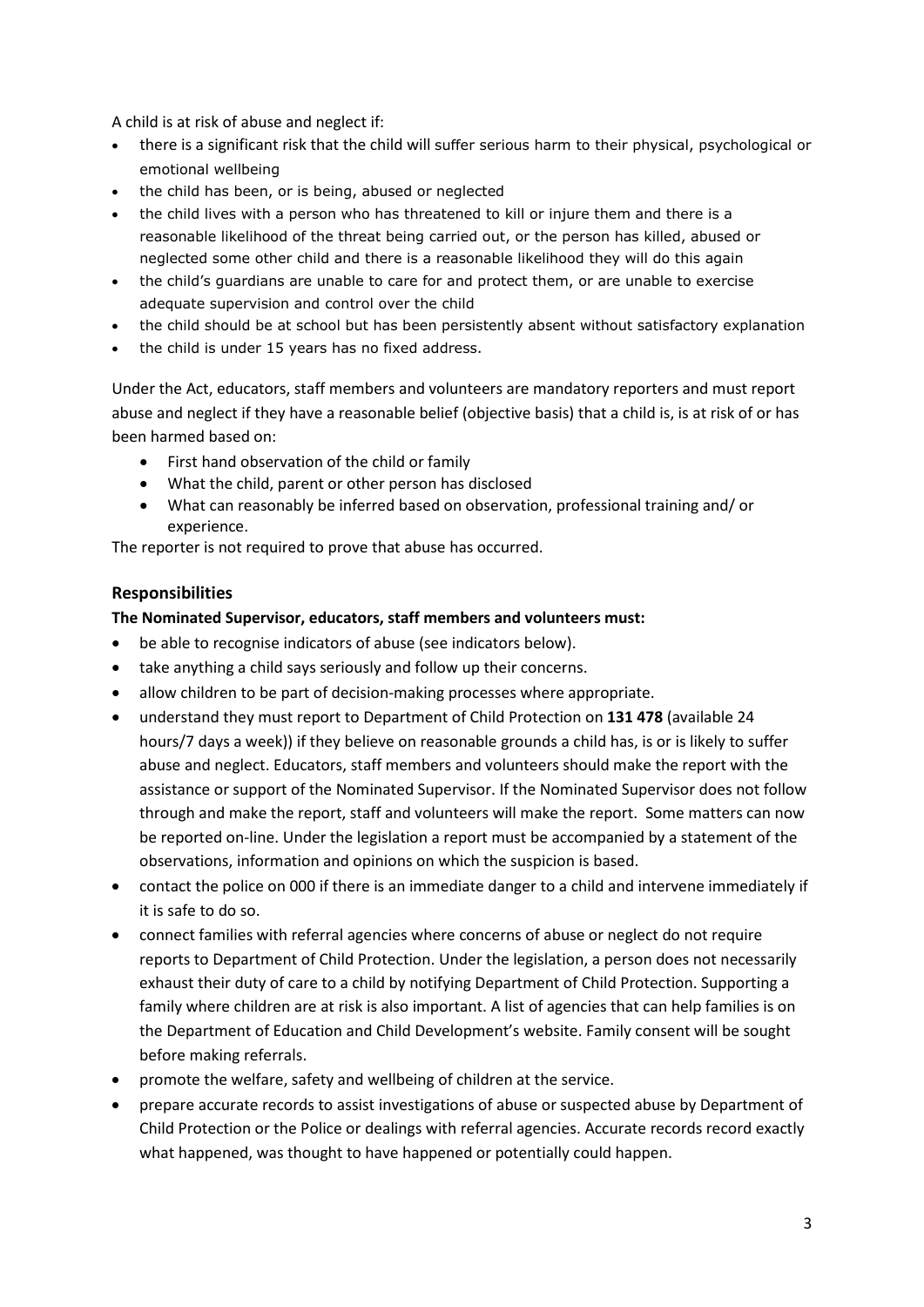• understand that allegations of harm against them are treated in the same way as allegations of harm against other people (see "Allegations against Service Personnel").

#### **The Nominated Supervisor must also:**

- ensure that all employees and volunteers are:
	- o clear about their roles and responsibilities regarding child protection.
	- o aware of their obligations to immediately report cases where they believe on reasonable grounds a child has or is experiencing abuse and neglect including sexual abuse.
	- o aware of the indicators showing a child may be at risk of abuse or neglect.
- provide training and development for all educators, staff and volunteers in the recognition and reporting of harm.
- provide reporting procedures and professional standards to safeguard children and protect the integrity of educators, staff and volunteers.
- inform all stakeholders of the actions or inactions that form a breach of the child protection risk management strategy and the potential outcomes of breaching the strategy.
- manage any breaches of the child protection risk management strategy.
- conduct a DCSI check for all educators, staff and volunteers
- provide access to relevant acts, regulations, standards and other resources to help educators, staff and volunteers meet their obligations.
- ensure records of harm or suspected harm are kept in line with our Privacy and Confidentiality Policy.

#### **Allegations against Service Personnel**

Allegations of abuse or suspected abuse against educators, staff members, volunteers, the Nominated Supervisor are treated in the same way as allegations against other people. Reports will be made to Department of Child Protection where a child is being harmed by a person at the Service. Educators will make the report with the assistance or support of the Nominated Supervisor. If the Supervisor is involved in the harm, then the Approved Provider or most senior educator will assist in notifying Department of Child Protection.

The Nominated Supervisor.

- will complete an Incident, Injury, Trauma and Illness Record and notify the Regulatory Authority within 24 hours of making the report to Department of Child Protection.
- will provide appropriate support for any educator or staff member who has an allegation made against them.
- will protect the identity of educators/staff members against whom unsubstantiated complaints have been made
- will review the person's duties, and if they continue to interact with children, ensure they are appropriately supervised at all times.
- may seek legal advice about restricting that person's work activities.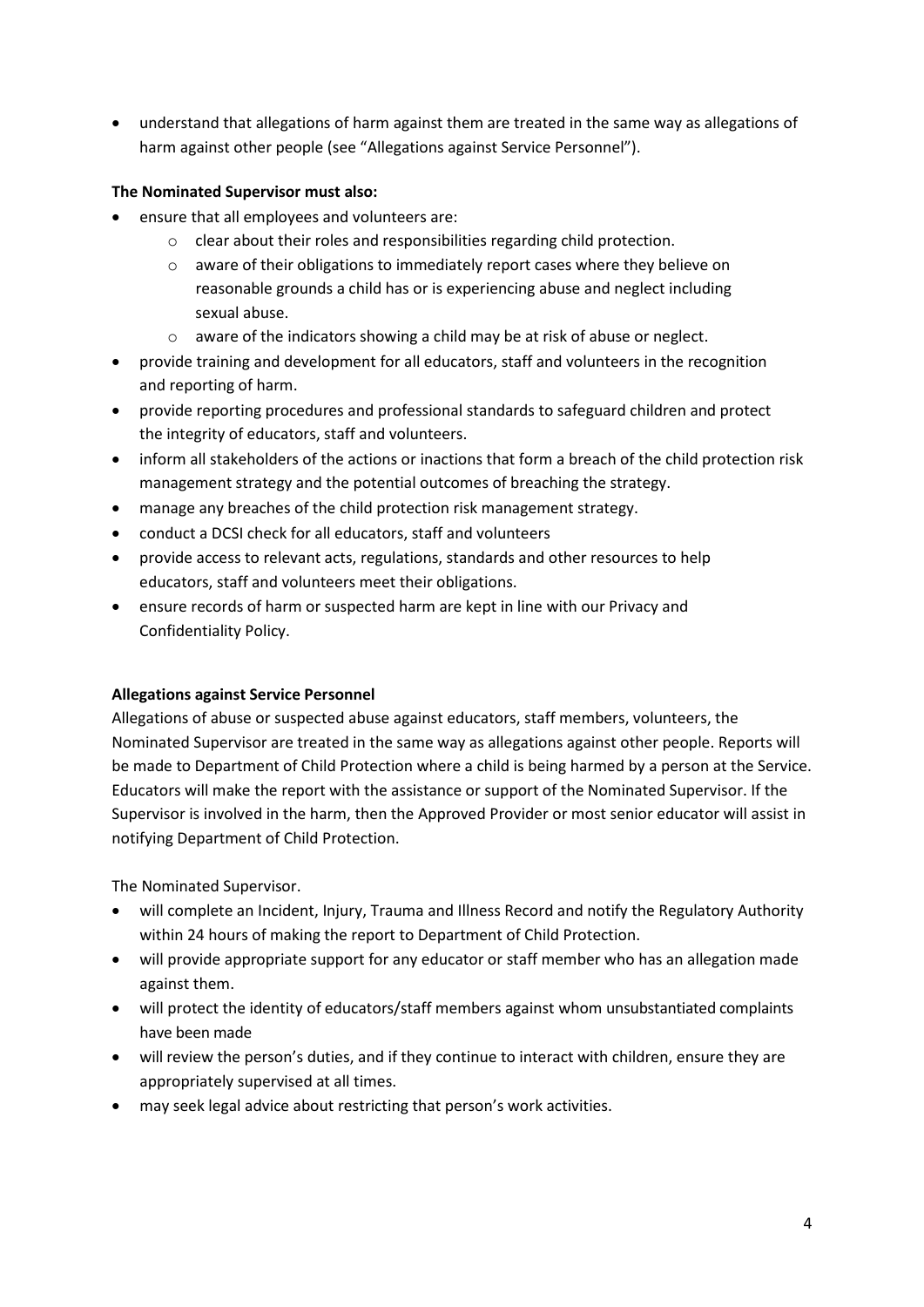#### **Documentation**

#### **Documenting a** *suspicion* **of harm**

If educators have concerns about the safety of a child, they will:

- record their concerns in a non-judgmental and accurate manner as soon as possible.
- record their own observations as well as accurate details of any conversation with a parent (who may for example explain a noticeable mark on a child).
- not attempt to conduct their own investigation.
- document as soon as possible so the details are accurately captured including:
	- time, date and place of the suspicion
	- **Fig.** full details of the suspected abuse
	- date of report and signature.

#### **Documenting a** *disclosure* **of harm**

A disclosure of harm occurs when someone, including a child, tells you about harm that has happened or is likely to happen. Disclosures of harm may start with:

- $\bullet$   $-$ I think I saw...
- ―Somebody told me that…
- ―Just think you should know…
- $-1$  'm not sure what I want you to do, but...

When receiving a disclosure of harm, educators, staff members, the Nominated Supervisor or Approved Provider will:

- remain calm and find a private place to talk
- not promise to keep a secret
- tell the child/person they have done the right thing in revealing the information but that they'll need to tell someone who can help keep the child safe
- only ask enough questions to confirm the need to report the matter because probing questions could cause distress, confusion and interfere with any later enquiries
- not attempt to conduct their own investigation or mediate an outcome between the parties involved.
- document as soon as possible, so the details are accurately captured including:
	- time, date and place of the disclosure
	- 'word for word' what happened and what was said, including anything they said and any actions that have been taken
	- date of report and signature.

#### **Notifications of harm**

The person making a notification of abuse or suspected abuse will make a record of the answers to the following:

- name of person they spoke to.
- what the next step in the process is.
- what advice will be sent to confirm the report has been made.
- If there is any further action they need to take.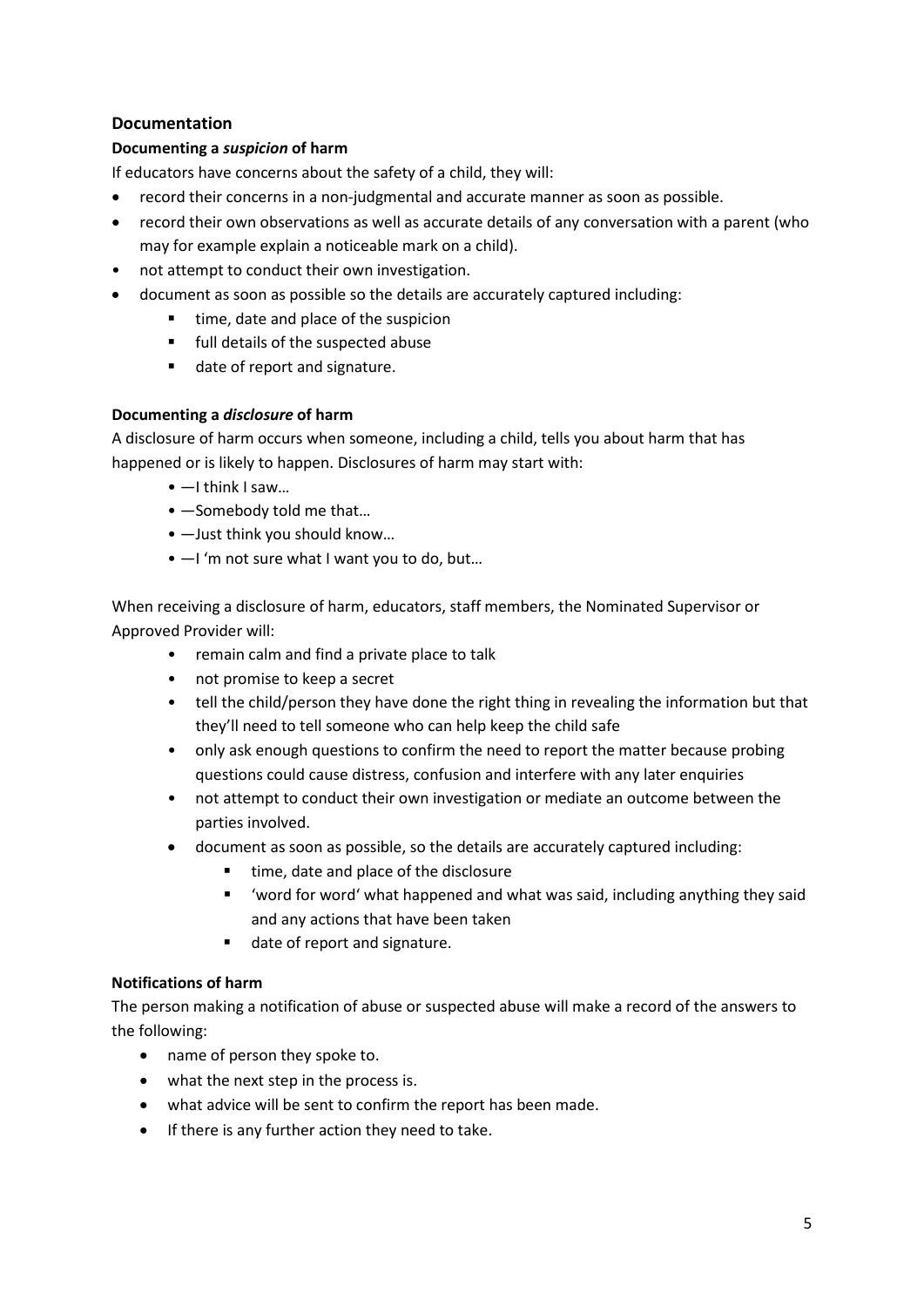#### **Confidentiality**

It is important that any notification remains confidential, as it is vitally important to remember that no confirmation of any allegation can be made until the matter is investigated. The individual who makes the complaint should not inform the person they have made the complaint about. This ensures the matter can be investigated without prior knowledge and contamination of evidence.

#### **Safeguards for reporters**

Reports made to the Department of Child Protection or Police are kept confidential. Under the *Children's Protection Act 1993* if the report is made in good faith:

- the report will not breach confidence or standards of professional conduct
- the report can't incur civil or criminal liability
- the identity of the person making the report is protected. (However, the Court may grant leave to reveal the person's identity if the evidence is critically important.)

A report is also an exempt document under the *Freedom of Information Act 1991*.

### **4. Procedures for Managing Breaches**

This plan outlines the steps to be taken following a breach of the child protection risk management strategy in order to address the breach in a fair and supportive manner.

#### **Definition**

All educators and staff working with children have a duty of care to support and protect children. A duty of care is breached if a person:

- does something that a reasonable person in that person's position would not do in a particular situation
- fails to do something that a reasonable person in that person's position would do in the circumstances
- acts or fails to act in a way that causes harm to someone the person owes a duty of care.

A breach is also any action or inaction by any member of the service, including children and young people, that fails to comply with any part of the strategy including any breach of:

- a statement of commitment to the safety of children and their protection from harm
- a code of conduct for interacting with children
- procedures for recruiting, selecting, training and managing paid employees and volunteers
- policies and procedures for handling disclosures or suspicions of harm, including reporting guidelines
- policies and procedures for implementing and reviewing the child protection risk management strategy
- risk management plans for high risk activities and special events
- strategies for communication and support.

#### **Processes to manage a breach of the child protection risk management strategy**

The Nominated Supervisor or Approved Provider will manage breaches in a fair, unbiased and supportive manner:

• all people concerned will be advised of the process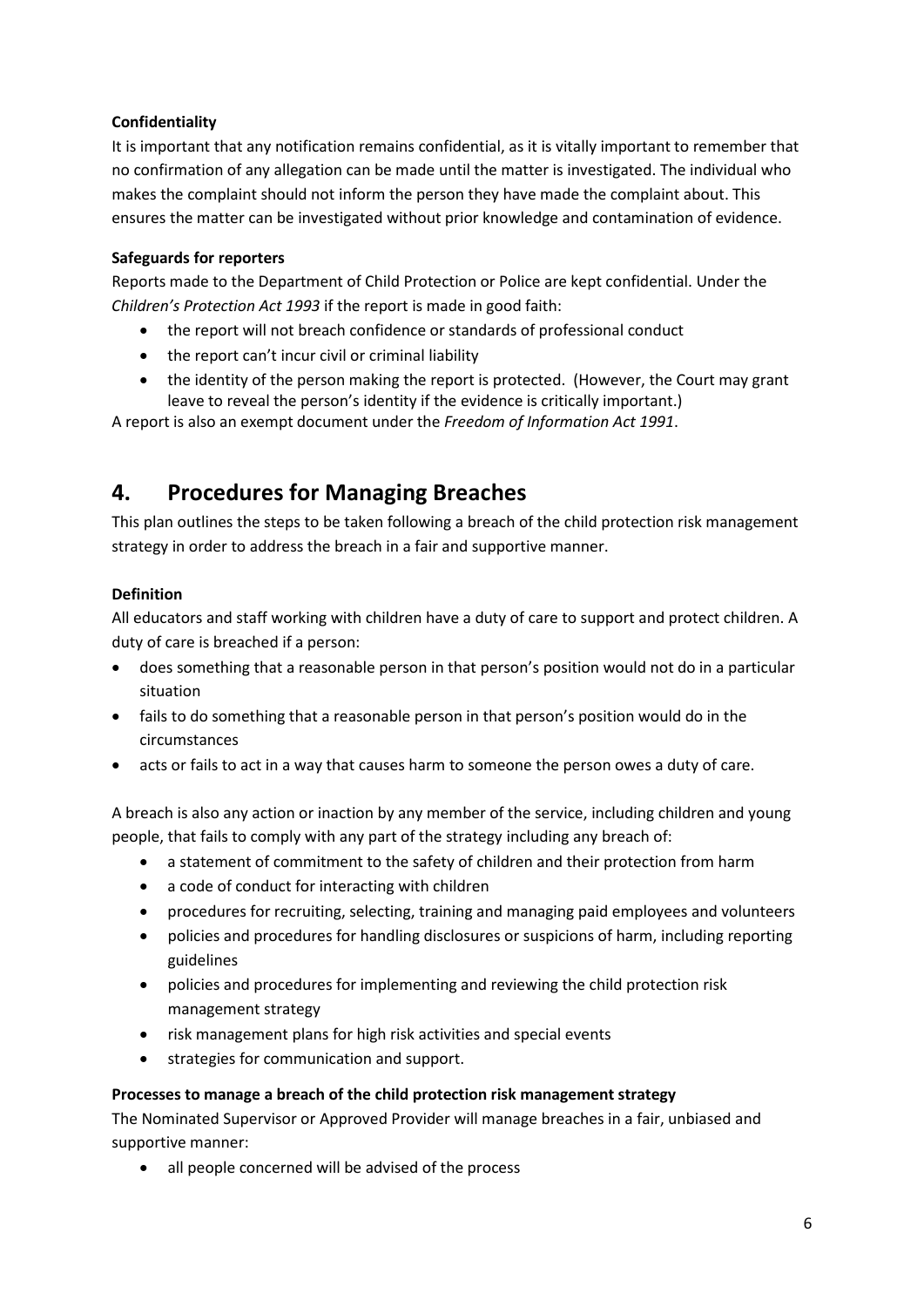- all people concerned will be able to provide their version of events
- the details of the breach, including the versions of all parties and the outcome will be recorded
- matters discussed in relation to the breach will be kept confidential
- an appropriate outcome will be decided.

#### **Suitable outcomes for breaches**

Depending on the nature of the breach, outcomes may include:

- emphasising the relevant component of the child protection risk management strategy, for example, the code of conduct
- providing closer supervision
- further education and training
- mediating between those involved in the incident (where appropriate)
- disciplinary procedures if necessary
- reviewing current policies and procedures and developing new policies and procedures if necessary.

### **5. Risk Management Plan for High Risk Activity**

In addition to workplace health and safety concerns, a child risk management strategy should analyse the risk of 'harm' to children.

### **6. Information for Families**

#### **Our Child Protection Risk Management Strategy**

Creating safe and supportive service environments for children is everyone 's business. Our service is committed to ensuring children are kept safe from harm. We will initiate and maintain ongoing planning and commitment to a safe and supportive environment so children:

- feel safe and protected from harm
- help plan activities and make decisions
- are consulted and respected
- have their best interests considered and upheld.

We have a written child protection risk management strategy to protect the children in our service from harm, and to ensure we have a safe and supportive environment for children by identifying and minimising risks.

The child protection risk management strategy consists of:

- a code of conduct for interacting with children.
- procedures for recruiting, selecting, training and managing paid employees and volunteers, including screening procedures through DCSI.
- procedures for handling disclosures or suspicions of harm, including reporting guidelines
- procedures for managing breaches of the strategy
- risk management plans for high-risk activities and special events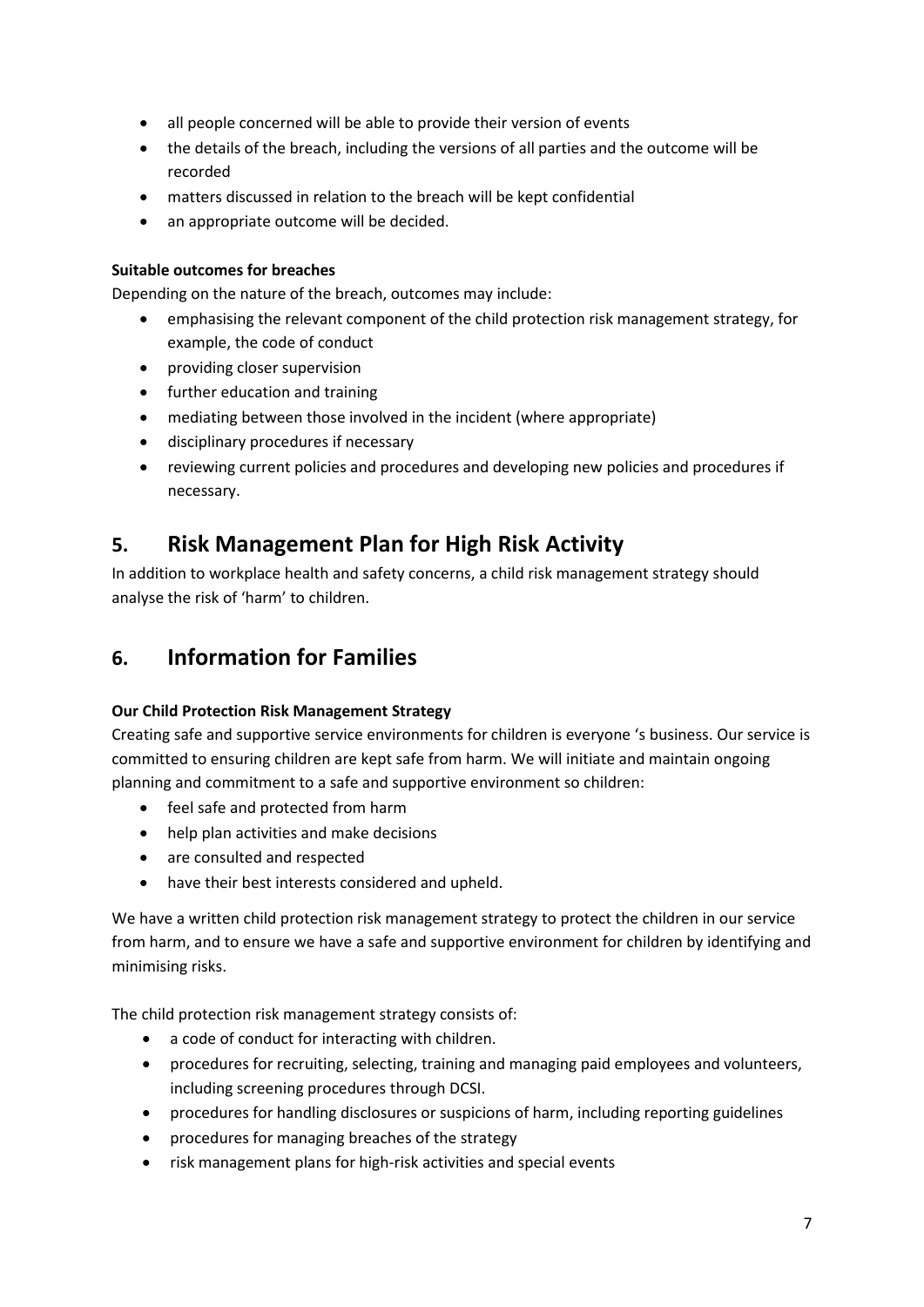• strategies for communication and support.

As a parent/carer it is important for you to understand the policies and procedures that form the child protection risk management strategy.

#### **Educating Children about Protective Behaviour**

#### **We aim to teach children:**

- about acceptable and unacceptable behaviour, and appropriate and inappropriate contact in a manner suitable to their age and level of understanding
- that they always have a right to feel safe.
- to say 'no' to anything that makes them feel unsafe
- the difference between 'fun' scared that is appropriate risk taking and 'dangerous' scared that is not ok.
- to use their own skills to feel safe.
- to recognise signs that they do not feel safe and need to be alert and think clearly.
- that there is no secret too awful, no story too terrible, that they can't share with someone they trust .
- that educators are available for them if they have any concerns.
- to tell educators of any suspicious activities or people.
- to recognise and express their feelings verbally and non-verbally.
- that they can choose to change the way they are feeling.

#### **Beliefs**

Our service believes that:

- children are capable of the same range of emotions as adults.
- children's emotions are real and need to be accepted by adults.
- a response given to a child from an adult in a child's early stages of emotional development can be hugely positive or detrimental depending on the adult's reaction.
- children are very in touch with their bodies' reactions to their emotions.
- children who retain, enhance and better understand their body's response to an emotion are more able to foresee the outcome out a situation and avoid them or ask for help.

# **Indicators of Harm**

There are many indicators of harm to children. Behavioural or physical signs which assist in recognising harm to children are known as indicators. The following is a guide only. One indicator on its own may not imply abuse or neglect. However, a single indicator can be as important as the presence of several indicators. Each indicator needs to be considered in the context of other indicators and the child's circumstances. A child's behaviour is likely to be affected if he/she is under stress. There can be many causes of stress and it is important to find out specifically what is causing the stress. Abuse and neglect can be single incidents or ongoing and may be intentional or unintentional.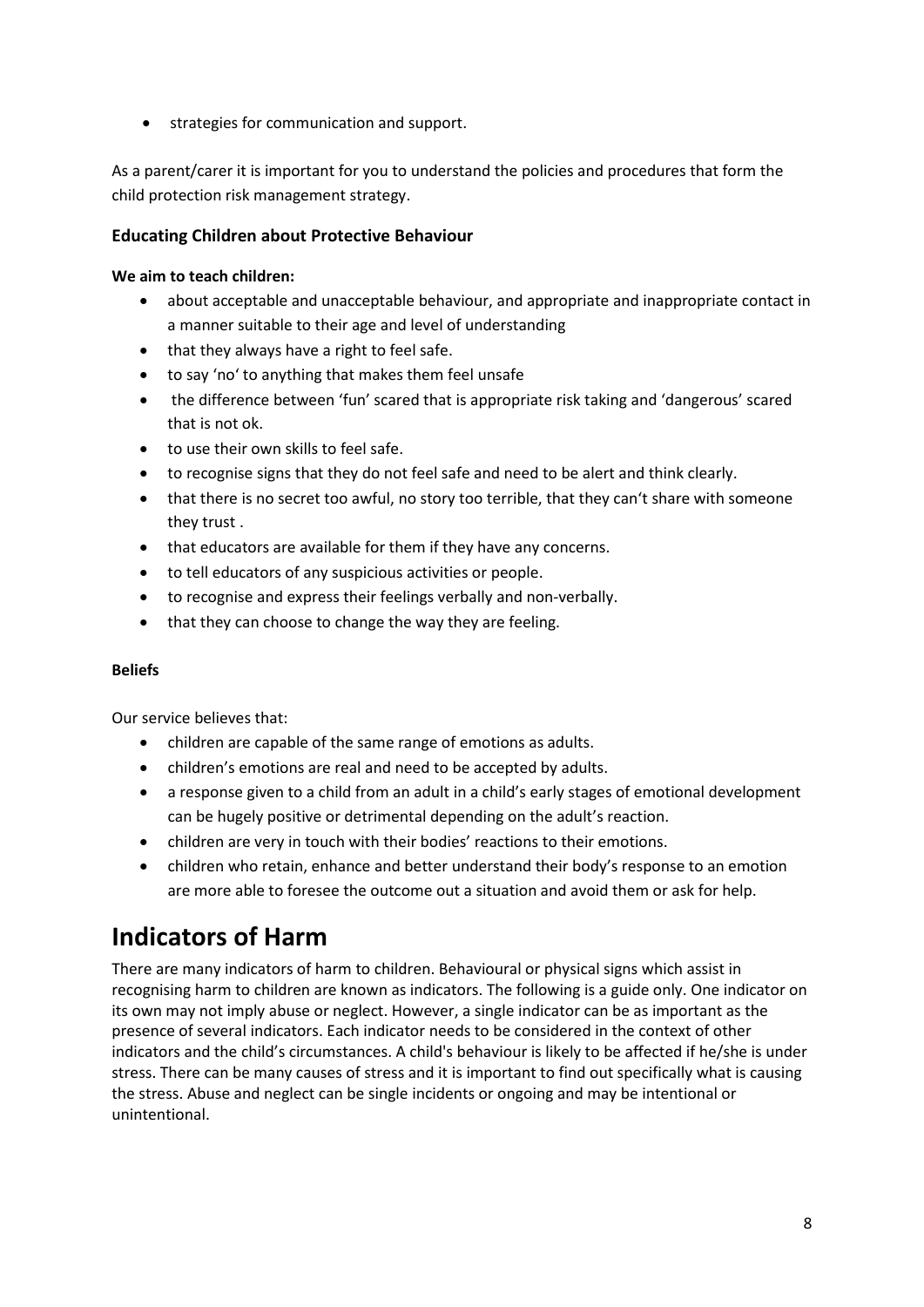#### **General indicators of abuse and neglect**

- marked delay between injury and seeking medical assistance
- history of injury
- the child gives some indication that the injury did not occur as stated
- the child tells you someone has hurt him/her
- the child tells you about someone he/she knows who has been hurt
- someone (relative, friend, acquaintance, sibling) tells you that the child may have been abused

#### **Indicators of Neglect in children**

- poor standard of hygiene leading to social isolation
- scavenging or stealing food
- extreme longing for adult affection
- lacking a sense of genuine interaction with others
- acute separation anxiety
- self-comforting behaviours, e.g. rocking, sucking
- delay in development milestones
- untreated physical problems
- failure to thrive
- prone to illness
- unsuitable or inadequate clothing
- often left unsupervised

#### **Indicators of Neglect in parents and caregivers**

- failure to provide adequate food, shelter, clothing, medical attention, hygiene or leaving the child inappropriately without supervision
- inability to respond emotionally to the child
- child abandonment
- depriving or withholding physical contact
- failure to provide psychological nurturing
- treating one child differently to the others

#### **Indicators of Physical Abuse in children**

- facial, head and neck bruising
- lacerations and welts
- explanations are not consistent with injury
- bruising or marks that may show the shape of an object
- bite marks or scratches
- multiple injuries or bruises
- ingestion of poisonous substances, alcohol or drugs
- sprains, twists, dislocations
- bone fractures
- burns and scalds
- pressure marks form fingers on face, chest and back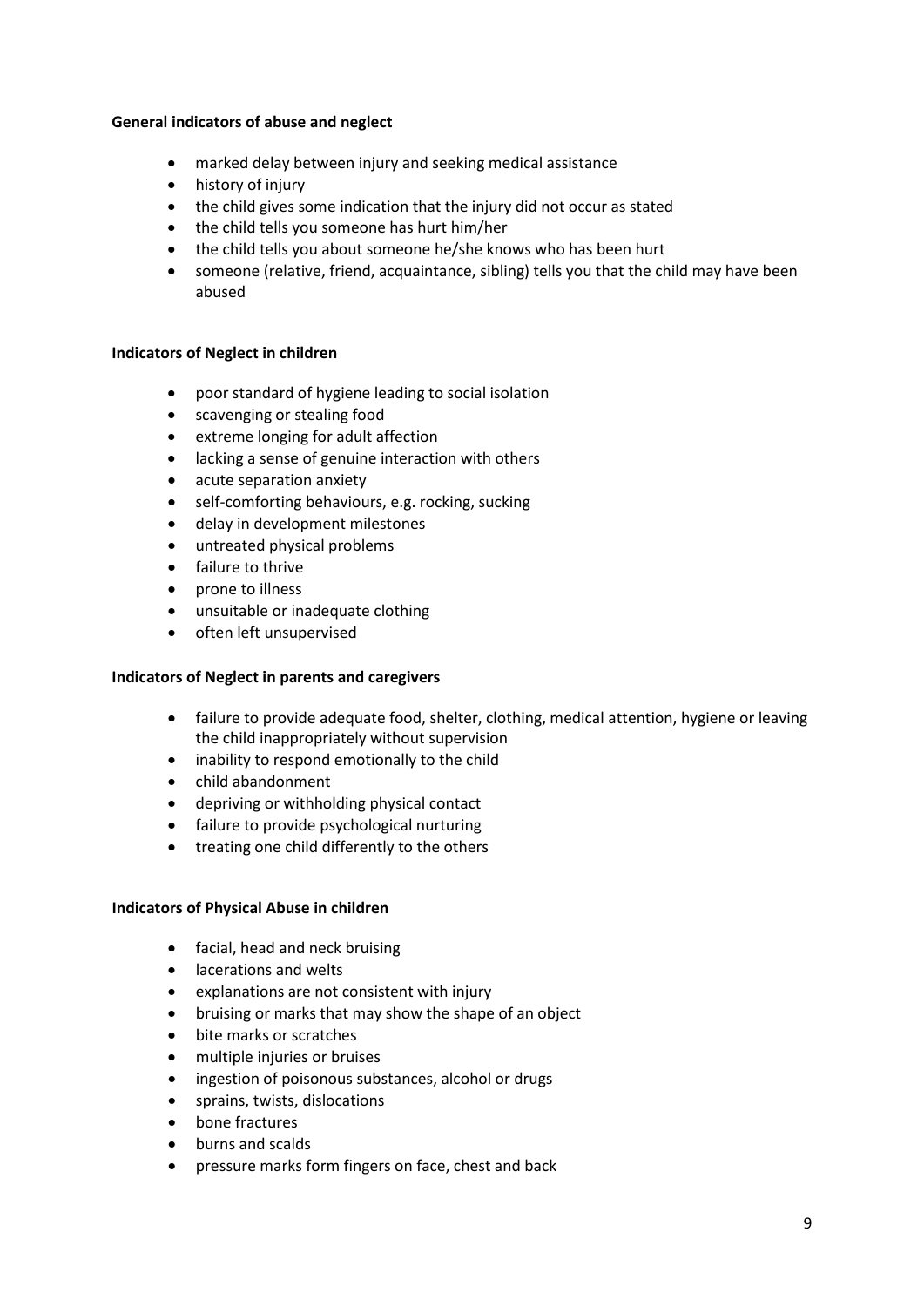• poisoning or significant over medicating

#### **Indicators of Physical Abuse in parents and caregivers**

- direct admissions from parents about fear of hurting their children
- family history of violence
- history of their own maltreatment as a child
- repeated visits for medical assistance

#### **Indicators of Emotional Abuse in children**

- feeling of worthlessness about them
- inability to value others
- lack of trust in people and expectations
- extreme attention seeking behaviours
- other behavioural disorders (disruptiveness, aggressiveness, bullying)
- running away or continually staying at a friend's house
- clingy with certain people
- lying and stealing
- depression, self-mutilation

#### **Indicators of Emotional Abuse in parents and caregivers**

- constant criticism, belittling, teasing of a child or ignoring or withholding praise and affection
- excessive or unreasonable demands
- persistent hostility, severe verbal abuse, rejection and scape-goating
- belief that a particular child is bad or "evil"
- using inappropriate physical or social isolation as punishment
- exposure to domestic violence

#### **Indicators of Sexual Abuse in children**

- genital injuries
- bite marks
- sexually transmitted disease or pregnancy
- persistent soiling or bedwetting
- sleep disturbance
- obsessive and compulsive washing
- promiscuous affection
- they describe sexual acts
- direct or indirect disclosures
- age inappropriate behaviour and/or persistent sexual behaviour
- self-destructive behaviour
- regression in development achievements
- child being in contact with a suspected or know perpetrator of sexual assault
- bleeding from the vagina or anus